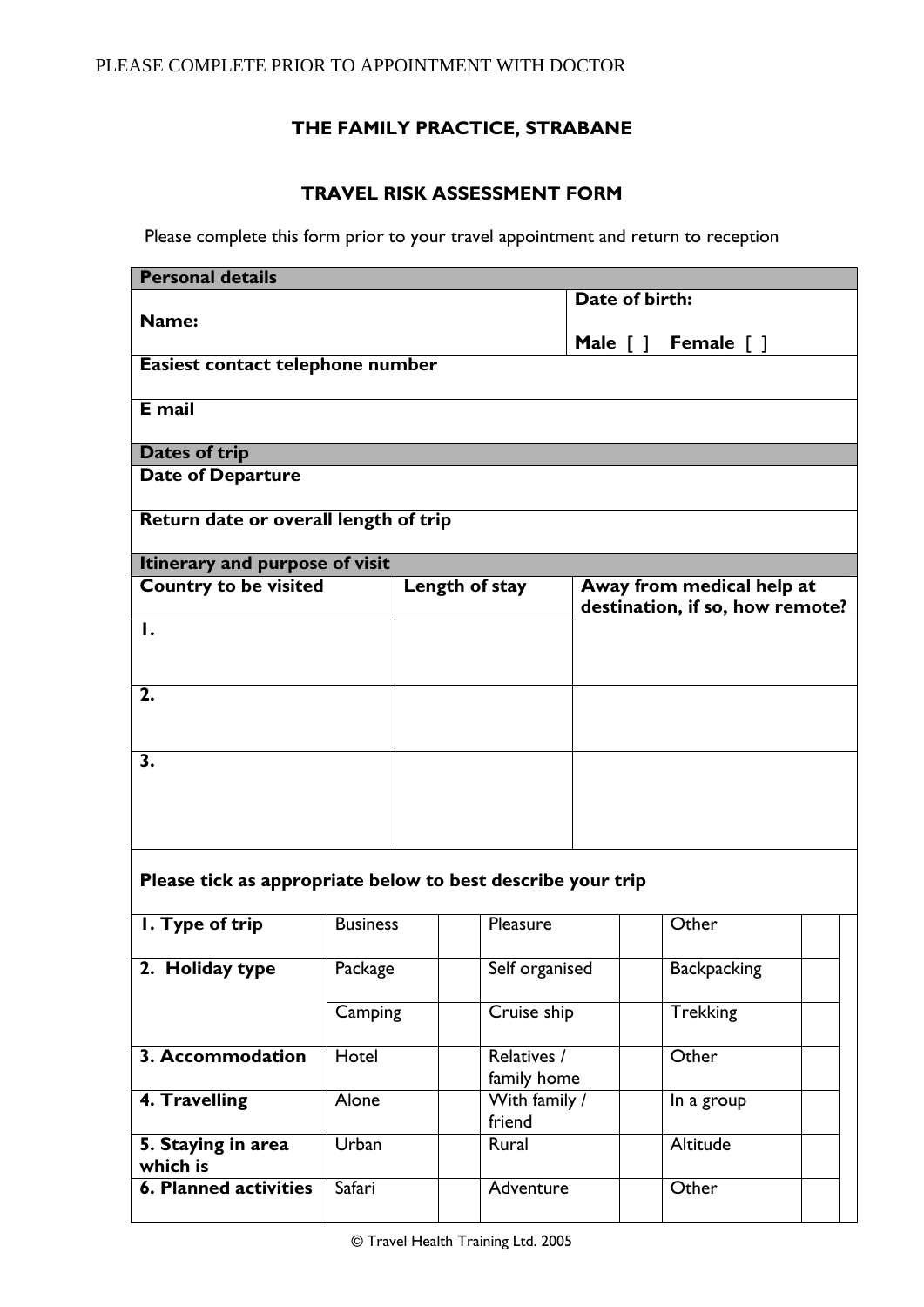## PLEASE COMPLETE PRIOR TO APPOINTMENT WITH DOCTOR

#### Personal medical history

Do you have any recent or past medical history of note? (including diabetes, heart or lung conditions, thymus disorder )

List any current or repeat medications

Do you have any allergies for example to eggs, antibiotics, nuts ?

Have you ever had a serious reaction to a vaccine given to you before?

Does having an injection make you feel feint?

Do you or any close family members have epilepsy?

Do you have any history or mental illness including depression or anxiety

Have you recently undergone radiotherapy, chemotherapy or steroid treatment?

*Women only:* Are you pregnant or planning pregnancy or breast feeding?

Have you taken out travel insurance and if you have a medical condition, informed the insurance company about his?

Please write below any further information which may be relevant

| <b>Vaccination History</b>                                                            |                     |                   |  |  |  |
|---------------------------------------------------------------------------------------|---------------------|-------------------|--|--|--|
| Have you ever had any of the following vaccinations / malaria tablets and if so when? |                     |                   |  |  |  |
| <b>Tetanus</b>                                                                        | Polio               | Diphtheria        |  |  |  |
| <b>Typhoid</b>                                                                        | Hepatitis A         | Hepatitis B       |  |  |  |
| Meningitis                                                                            | <b>Yellow Fever</b> | Influenza         |  |  |  |
| Rabies                                                                                | Jap B Enceph        | <b>Tick Borne</b> |  |  |  |
| Other                                                                                 |                     |                   |  |  |  |
| Malaria tablets                                                                       |                     |                   |  |  |  |

For discussion when risk assessment is performed within your appointment:

I have no reason to think that I might be pregnant. I have received information on the risks and benefits of the vaccines recommended and have had the opportunity to ask questions. I consent to the vaccines being given.

 $\mathsf{Signed}$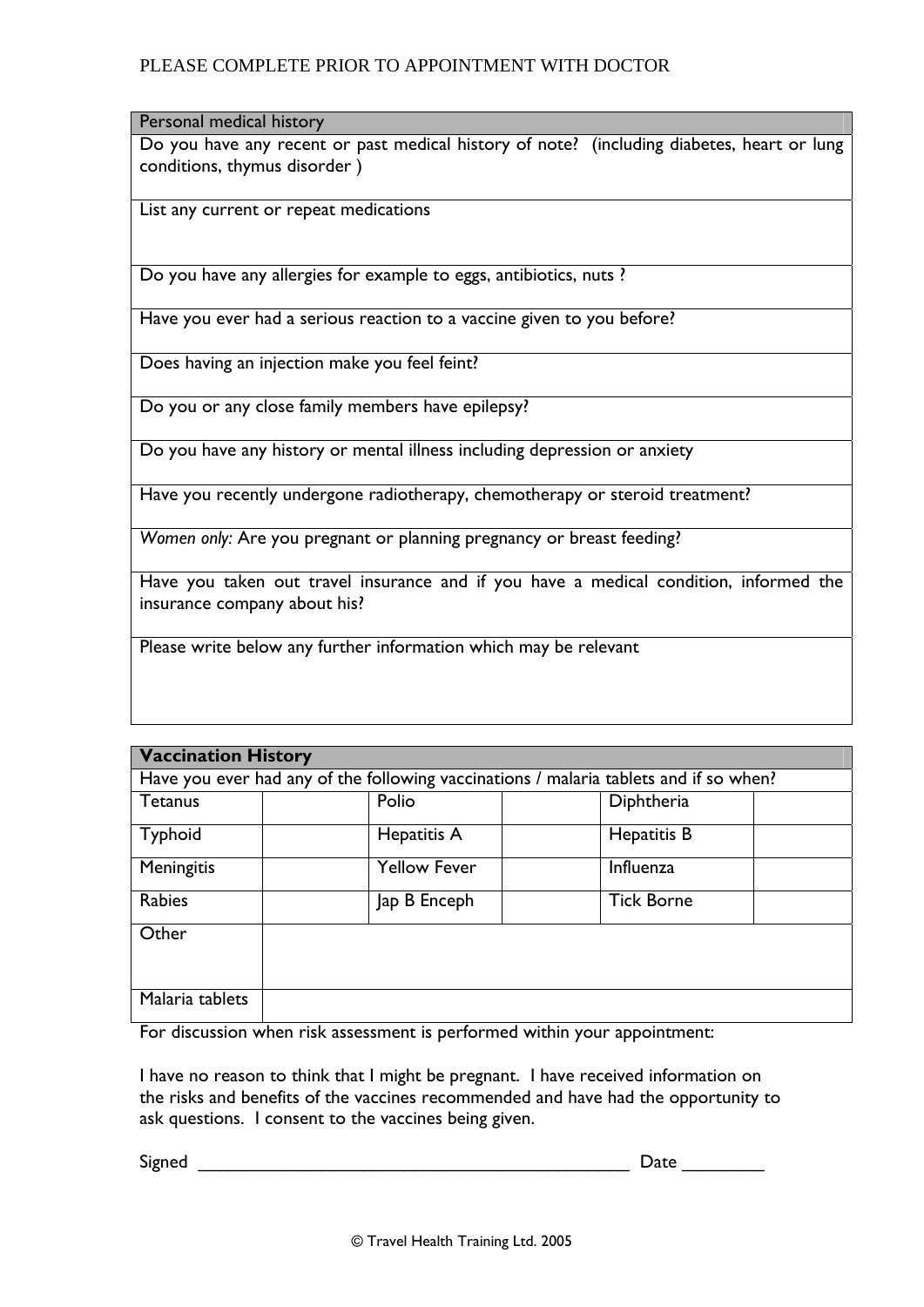|  |  | For official use |  |
|--|--|------------------|--|
|--|--|------------------|--|

| Travel risk assessment performed Yes [ ] No [ ] |  |  |  |  |
|-------------------------------------------------|--|--|--|--|
|-------------------------------------------------|--|--|--|--|

#### **TRAVEL VACCINES RECOMMENDED FOR THIS TRIP**

| <b>Disease protection</b> | Yes | <b>No</b> | <b>Further information</b> |  |
|---------------------------|-----|-----------|----------------------------|--|
| Hepatitis A               |     |           |                            |  |
| Hepatitis B               |     |           |                            |  |
| Typhoid                   |     |           |                            |  |
| Cholera                   |     |           |                            |  |
| Tetanus                   |     |           |                            |  |
| Diphtheria                |     |           |                            |  |